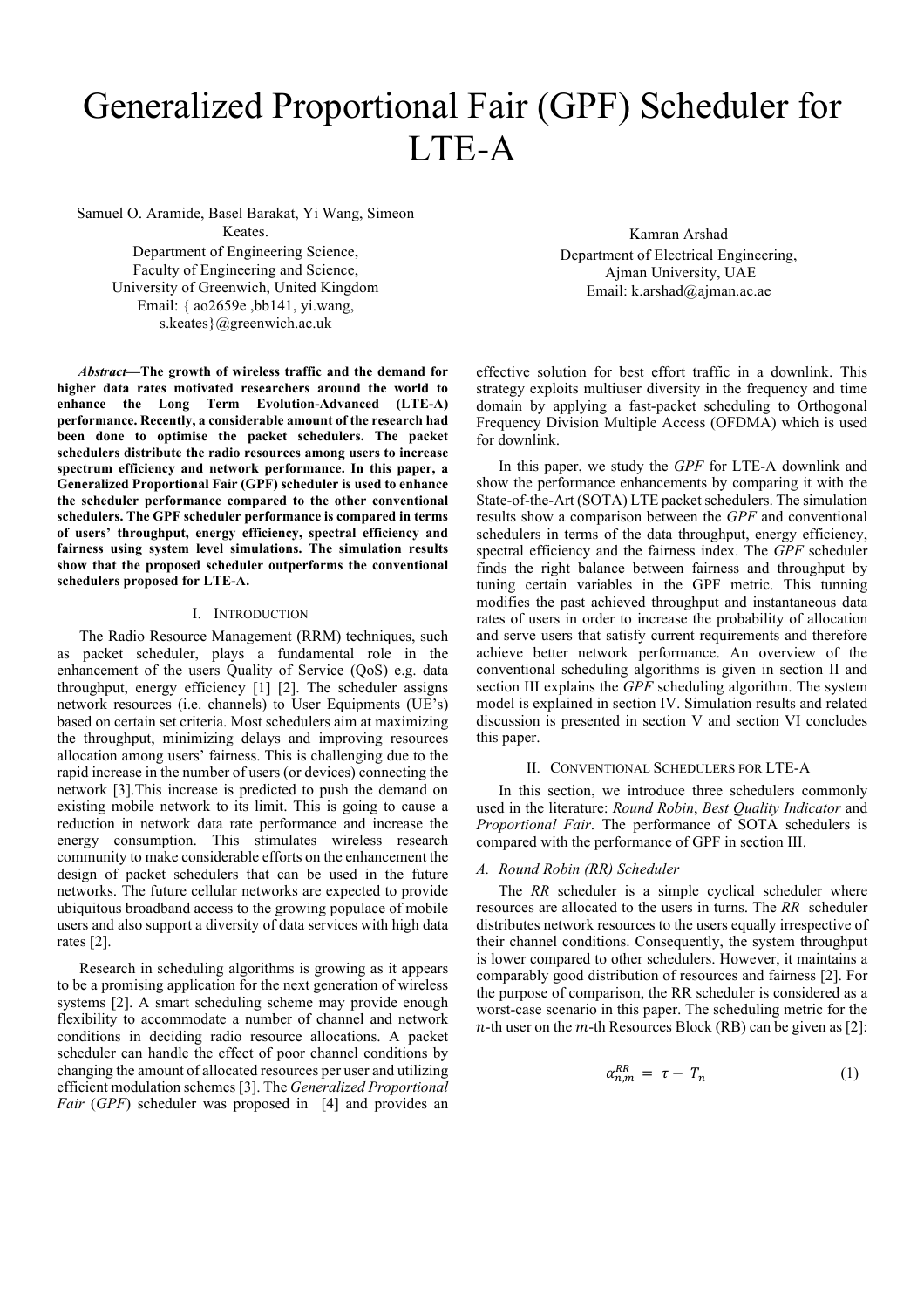where  $\tau$  is the current time slot, and  $T_n$  is the most recent time slot when user  $n$  is served.

## *B. Best Quality Indicator (BCQI) Scheduler*

The *BCQI* scheduler aims to maximise the cumulative network throughput. Optimal network throughput performance is achieved by assigning the network channels to users that can achieve maximum throughput in the current time slot i.e. to the user that has the best channel quality. The cumulative cell throughput can be maximised by using BCQI scheduler, however, this comes at an expense of fairness. The users with poor channel conditions, such as the cell edge users, may get fewer resources, and hence a lower data throughput. The *BCQI* scheduler metric can be represented as:

$$
\alpha_{n,m}^{BCQI} = CQI_m^n(\tau) \tag{2}
$$

where  $\alpha_{n,m}^{BCQI}$  is the *BCQI* scheduler metric for the *n*-th user on the  $m$ -th RB,  $CQI_m^n(\tau)$  is the reported *Channel Quality Indicator* (CQI) value of user  $n$  in the current time  $\tau$ .

# *C. Proportional Fair (PF) Scheduler*

*The PF* scheduler aims at optimising the throughput and fairness in the network. The *PF* scheduler distributes resources among users by taking into consideration their channel quality and their past average channel quality. In particular, it allocates resources to users that will maximize the ratio of the achievable instantaneous data rate over the average received data rate [2]. This uniquely satisfies the equity and fairness criteria [5] and thus, even the users with poor channel conditions would be served fairly. Therefore, the *PF* scheduler delivers a good balance between fairness, spectral efficiency and throughput. The scheduler metric can be expressed as [2]:

$$
\alpha_{n,m}^{PF} = \frac{\rho_{n(\tau)}}{\rho_n(\tau - 1)}\tag{3}
$$

where  $\alpha_{n,m}^{PF}$  is the metric of the *n*-th user on the *m*-th resource block,  $\rho_n(\tau - 1)$  is the past average throughput achieved by the *i*-th user until time  $\tau$  and  $\rho_{n(\tau)}$  is the expected data rate for the *n*-th user at time  $\tau$  on the *m*-th RB.

## III. *GENERALIZED PROPORTIONAL FAIR* (*GPF*) SCHEDULER

In this section, the *GPF* scheduling algorithm is introduced. The *GPF* scheduler resources allocation metric aims to balance between *BCQI* cell throughput performance and *PF* throughput fairness performance [2]. The *GPF* metric and the enhancement process can be expressed as follows:

$$
\alpha_{n,m}^{PS} = \frac{\left[\rho_n(\tau)\right]^{\beta}}{\left[\rho_n(\tau - 1)\right]^{\gamma}}
$$
\n(4)

where  $\alpha_{n,m}^{PS}$  is the metric of the *n*-th user on the *m*-th RB,  $\rho_n(\tau - 1)$  is the past average throughput achieved by the *n*-th user until time  $\tau$ ,  $\rho_n(\tau)$  is the expected data rate for the *n*-th user at time  $\tau$  on the *m*-th RB. The role of  $\gamma$  and  $\beta$  is to modify

the impact of the past achieved throughput and instantaneous data rate respectively.

It is worth mentioning that, when  $\gamma = 0$ , maximum throughput and maximum spectral efficiency is guaranteed at the expense of fairness. The metric modifies the weight of the past achieved throughput of UEs in the current time slot. If the past achieved throughput was higher, the scheduler would be able to allocate more resources to the UE to help them to achieve higher data rates. On the other hand, when  $\beta = 0$ , an equal throughput scheduling scenario is achieved. The metric modifies the impact of the allocation policy on the expected instantaneous data rate for UEs in the network. With an equal rate for all users, the scheduler allocates resources to UEs in such a way that they achieve equal throughput [2].

The increasing value of  $\beta$  increases the influence of the instantaneous data rate that can be achieved. Therefore, it improves the probability of serving a user with good channel conditions. This translates to higher network throughput but with a lower throughput fairness index. An increase in the metric  $\nu$  seeks to influence the past achieved throughput. This increases the chance of a user that has achieved lower throughput values to be scheduled, resulting in a low network throughput but a high fairness index can be predicted.

#### IV. SYSTEM MODEL

For the purpose of system level simulations, a standard compliant LTE simulator [6] is used in this paper. The simulator allows for the measurements of AMC feedback, MIMO gains and scheduling for individual UE physical layer links. This is because of the complex nature and computational power required to carry out radio link simulations between all base stations and terminals. A single simulation run operates in a given Region of Interest (ROI) and the eNB location is fixed and UEs are randomly distributed in the ROI throughout the simulation duration.

Table I shows the summary of key parameters used in the simulations. There is one main eNB with 3 sites to simulate three different cells. UEs were constantly placed for all the scenarios simulated using the fixed radial distribution method and 10 UEs were placed in each cell. The UEs were non-mobile in order to achieve fair comparison for all the considered schedulers. For simplicity, the simulation transmitter had one antenna and the receiver has one antenna  $(1 \times 1)$  antenna). It is possible to get higher throughput values using Multiple Input Multiple Out (MIMO) technology but the scope of this paper is to compare the performance of each scheduler given the same conditions and therefore a 1×1 scenario is sufficient enough. After brute force testing all the values for  $\beta$  and  $\gamma$  we found that the optimal value for this simulation scenarios is 0.6 and 0.7 respectively.

*Table I Simulation Parameters*

| Parameter                     | Value             |
|-------------------------------|-------------------|
| Number of eNBs / cells        | 1/3               |
| Number of UEs                 | 30                |
| Channel Model                 | Typical Urban [7] |
| <b>Transmission Bandwidth</b> | $20 \text{ MHz}$  |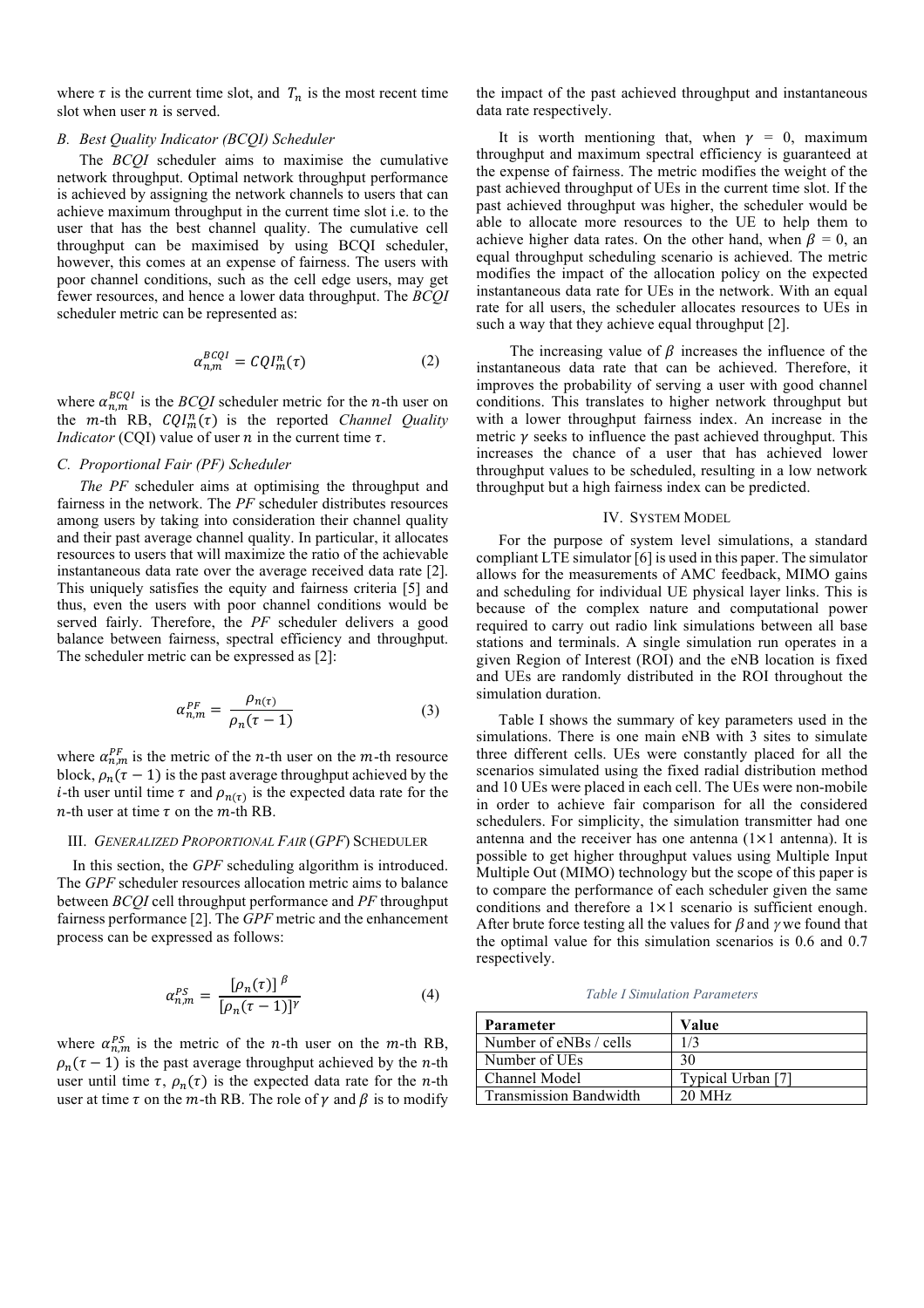| Carrier Frequency          | $2.1$ GHz                  |
|----------------------------|----------------------------|
| User Distribution / Speed  | Fixed Radial Distr. [8] /0 |
| eNB Transmission Power     | 46 dBm                     |
| Antenna Type               | $1\times1$ SISO [8]        |
| Simulation Type            | Tri Sector                 |
| Transmission Time Interval | $100 \text{ ms}$           |
| Schedulers                 | RR, BCOI, PF               |
| <b>Network Geometry</b>    | Hexagonal Grid             |

The distribution of UEs location is shown in Fig. 1, showing the x and y position of the eNB and the UEs in the simulation environment. The distances of each UEs with the eNB has an impact on overall performance. To conduct a fair comparison, the same UE positions were used in all simulations. The eNB is located at the center of the ROI as shown in the Fig. 1 and UEs are distributed by a constant radial around the eNB.



Fig. 1 The distribution of users and eNB in the ROI. The users are shown with the dots. The eNB is located in the middle of the ROI i.e. x,y position is 0,0. The ROI contains three cells and the shaded area represents cell number three.

#### V. *GPF* PERFORMANCE EVALUATION

#### *A. Throughput Performance*

The average UE throughput performance of the *GPF* and the conventional schedulers in the simulation ROI is shown in Fig. 2. The Standard Error of Mean (SEM) bars for each scheduler is also shown in Fig. 2. The *GPF* average UE throughput outperforms both the *RR* and *PF* schedulers. As expected, the *GPF* cannot outperform the average UE throughput of the *BCQI* scheduler. However, as shown by the standard error of the mean of the *BCQI*, some UE are achieving a significantly lower throughput than the average performance. A further consequence of the BCQI throughput comparable high throughput performance is shown in the fairness index results.

#### *B. Energy per bit performance*

Fig. 3 represents the average energy used by UEs and the SEM under the different packet schedulers. Due to the allocation policy of the *BCQI* scheduler, it can be seen that it is highly energy efficient. To perform scheduling in *BCQI*, UEs compute their CQI values and send this information to the eNB. The CQI values computed by the UE contains information regarding the Signal to Noise and Interference ratio. A high CQI

value will indicate that the UE is experiencing good channel conditions. Therefore, UEs scheduled under the *BCQI* method will have a lesser need for power and energy consumption per bit of information transmitted because of the low noise and interference on the channel propagation path. The *BCQI* scheduler shows a better energy efficiency when compared to the rest of the schedulers and, in particular, the GPF, but it should be noted that this is because the GPF does not ignore users experiencing bad channel condition. The energy efficiency levels achieved by the GPF scheduler is good enough to support UEs in LTE-A networks.



Fig. 2 Average users' throughput performance showing the GPF, PF, BCQI and RR schedulers. The error bars represent the standard error of the mean.



Fig. 3 Average Energy per bit performance of the *GPF*, *PF*, *BCQI* and *RR* schedulers. The standard error of the mean is also shown.

#### *C. Spectral Efficiency performance*

The spectral efficiency is essential in order to properly utilize the scarce and expensive radio resources. In this paper, the spectral efficiency is expressed in bits per channel use (bits/cu) i.e. the number of bits that can be transmitted over a channel for a particular duration of time. It is efficient when more users are served in a given time and all can achieve maximum performance with the resources allocated to them. Schemes that make use of aggressive resource reuse strategies to ensure efficient use of expensive radio resources classified as spectral efficient schedulers.

From the simulation results of four schedulers in Fig. 4, it can be seen that the performance of *GPF* scheduler is almost same as the performance of the *BCQI*. This difference, although not negligible, is tolerable. The results are so because the *BCQI* scheduler only assigns radio resources to users that are experiencing good channel condition.